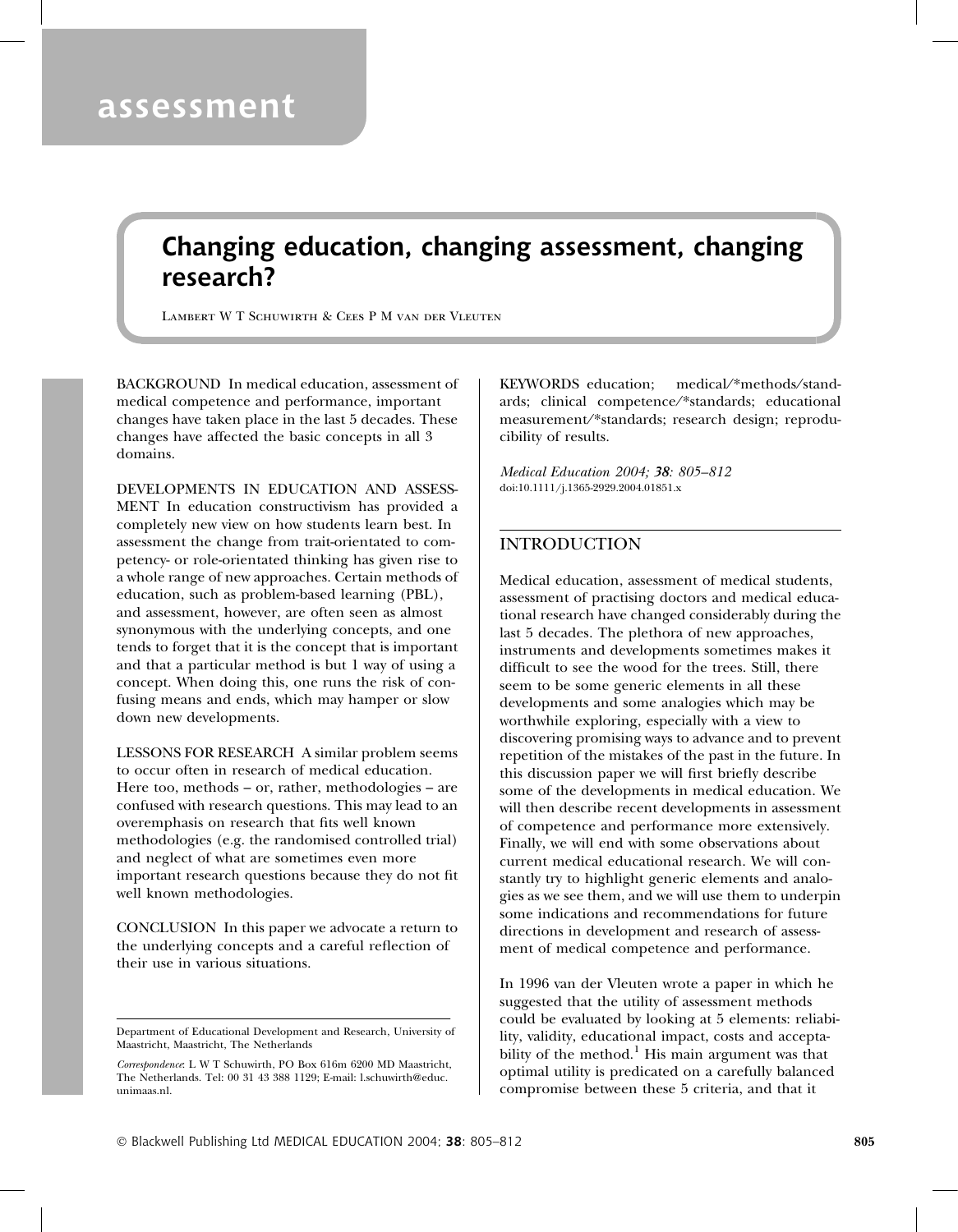## Key learning points

Educational assessment methods are not synonymous with underlying concepts.

The underlying concepts, such as constructivism in education, role-orientated definition of medical competence and performance in assessment, are important; the methods are mere executions.

Ideally, the specific execution of a concept is chosen according to the specific demands of a situation, and not the other way round.

Applying this to research implies that the content of research questions is important, that the content and assumptions of certain methodologies should be considered, and that only after this should a specific study be set up.

would be ineffective to allow overenthusiasm to trap one into focussing on only 1 of them. This approach is important insofar as it illustrates a change in our thinking about assessment. Until that time assessment had been perceived mainly as a measurement problem, whereas currently it has come to be seen more as an issue of educational design.

In this paper, we will not explain in detail all the ins and outs of the 5 criteria, but it may be useful to first make some observations about 3 of them.

#### Reliability

Perhaps as a legacy of the age of the measurement view on assessment, reliability has always remained high on the agenda. But – strange though it may sound – a high Cronbach's alpha or a high g-coefficient is not a goal in itself. What is essential is the reproducibility of the decisions that are made on the basis of the results of tests. Any reliability analysis is a means and not an end. The results of the analysis inform teachers and the faculty that on the basis of the test results, certain decisions can and other decisions cannot be made with sufficient certainty. This means that the result of a reliability analysis should always be interpreted in relation to the actual data and in the light of the types of decisions one wants to make. The following analogy may help to clarify this. Imagine that a test is a yardstick. Then reliability would tell you whether that yardstick was

able to determine the length of a beam with the precision of, say, inches or nanometres. The point is that lower reliability will necessitate more prudence in drawing conclusions from a test than higher reliability. Theoretically, one might envisage situations in which the results of an oral examination would be more reproducible than those of a multiplechoice examination. In real life, though, this will probably be a very rare occurrence. What is important is the relationship between the accuracy of the scoring and the level at which decisions are made. We should be interested not in the reliability of a test but in the reproducibility of the decisions made on the basis of the test.

#### Validity

Validity too must always be considered in the light of the goal of the test. The first question to ask about the validity of a test is: what is it valid for? A true/false test for factual knowledge can be much more valid than an objective structured clinical examination (OSCE) for clinical competence, depending on how the tests are set up. The main consideration must always be whether the test tests what it is purported to test, and it can always measure only 1 element of medical competence. That means that any claim that a certain test is valid as a measure of medical competence should be greeted with suspicion. Moreover, there is no such thing as the validity. Many different varieties of validity have been described in the literature. For our present purpose it may be helpful to distinguish 2 mainstream views in the thinking about validity. One view sees an educational test as a sort of psychological test and claims that it should be validated accordingly. This implies that validity is to be inferred from the way the scores behave in relation to theoretical notions. If the scores behave in accordance with expectations, the test is said to be valid. This view of validity is often referred to as indirect validity. $^{2}$  An example of this line of thinking is the determination of validity by checking whether experts perform better than novices.

The other view sees an educational test as a set of intrinsically meaningful and relevant assignments or items, which should be validated as such. This so-called direct validity implies that validity is to be inferred from the content of the test and not from the scores.<sup>3</sup> The implementation of this concept involves blueprinting, careful item review, quality control measures, etc. As usual, the truth probably lies somewhere in the middle. Establishing validity will always be a matter of gathering evidence from various sources rather than conducting a single analysis.<sup>4,5</sup>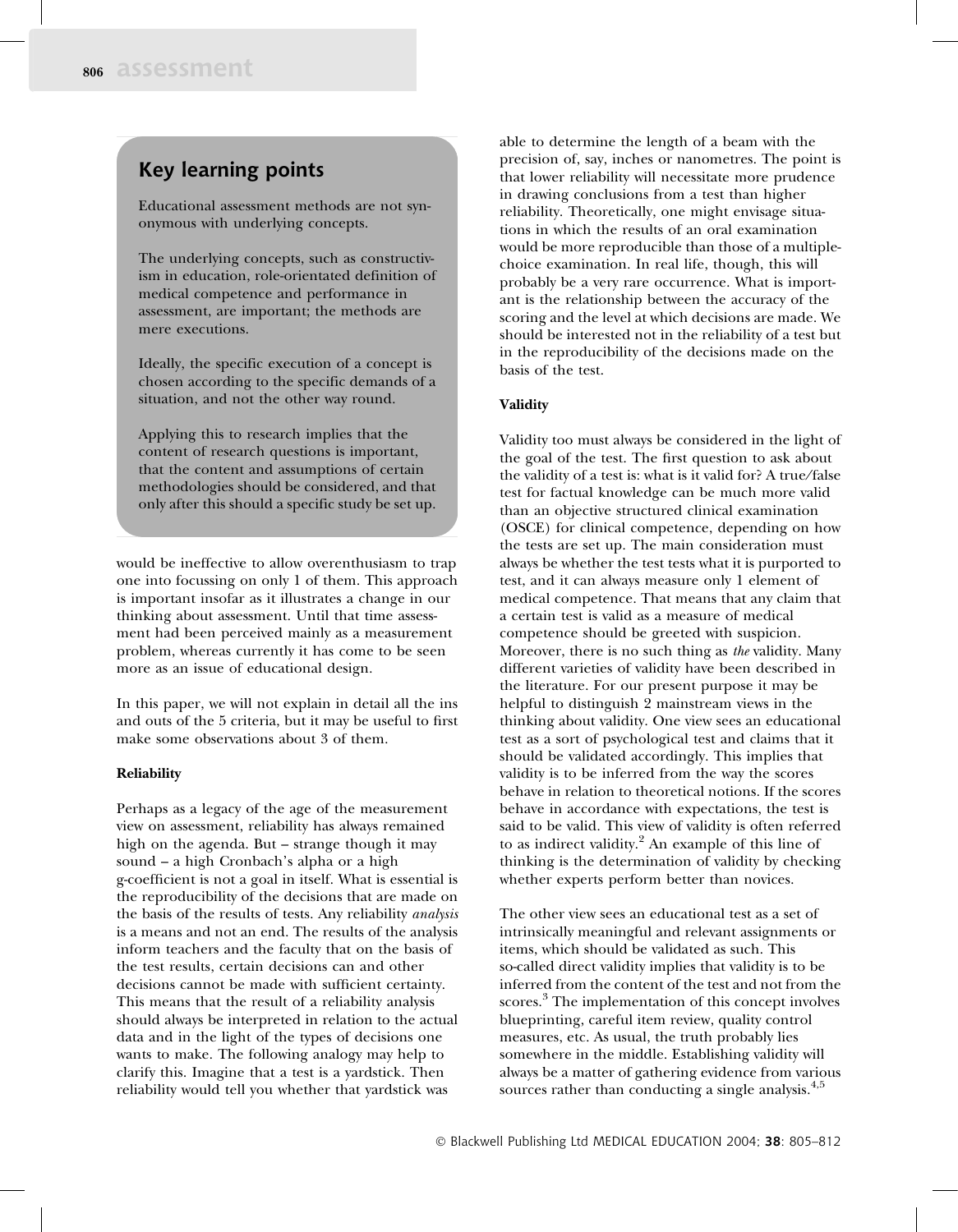#### Educational impact

The third element (and the last that we will discuss here) is the educational impact of assessment. We know that students are strongly influenced by assessment and we often chide them for it. $6$  It would be better, however, to capitalise on this phenomenon. If we were to do so, we should first determine what type of study behaviour we want to foster. More often than not we appear to be in 2 minds about this. We say we want our students to have insight and understanding, but we are disappointed when they fail to reproduce some specialist factual detail. Only after we have decided how we want our students to learn, can we use assessment to steer their learning in the desired direction. For this purpose we can use the content and the format of the tests, but also programming and examination regulations. What influence is exerted by test content is often self-evident, but the impact of the test format may be less obvious. For instance, it would be too simple to say that open-ended questions induce more desirable study behaviour than do multiple-choice items, or that OSCEs lead to better learning compared with written tests. It all depends on what one wants to achieve, what the content of the test is, and how the tests are embedded in the assessment programme. Anyway, using a variety of methods in the examination programme is preferable to using a single type of instrument for all examinations.<sup>7</sup>

One of the threads running through our discussion so far is that elements of assessment methods should not be viewed as separate goals with an intrinsic, independent value. Rather, we should view them as interrelated aspects of a larger picture, whose roles are determined by what each particular assessment is intended to achieve. In addition, we have advocated that in assessment means should not be confused with goals, and methods should not be confused with concepts. We can illustrate this by pointing out that Cronbach's alpha is a measure of internal consistency and may be indicative of reproducibility of results and decisions, but it should not be taken to be synonymous with reproducibility. Ideally, one should calculate reliability, then go back to the original data and use the reliability to decide which decisions can be made and which decisions cannot be made with sufficient certainty. Too often, though, reliability is calculated and the decision about whether it is high enough or not is taken without any reference to the data. In such cases reliability is mistakenly used as a goal in itself and not as the tool that it really is.

## DEVELOPMENTS IN EDUCATION

The first major change in medical education took place in the 1960s. Educational approaches were developed in which students played bigger and more active roles in acquiring medical competence. At the same time a large body of research in cognitive psychology demonstrated that the acquisition of knowledge was indeed an active process, and that learning in a relevant context enabled more efficient acquisition and better retention of knowledge.<sup>8</sup> These are only 2 elements of the so-called constructivist theory of learning. One of the most famous implementations of this theory is problem-based learning (PBL), which has since become extremely popular.<sup>9,10</sup> Unfortunately, the implementation of the theory is all too often mistaken for the theory itself, in that PBL is seen as synonymous with constructivism. Sometimes even 1 specific type of PBL, used in 1 particular medical school, is simply 'transplanted' to another school in another country, with no consideration being given to whether that specific implementation and the receiving institution are a good match for one another. Once again, this exemplifies our inclination to think in methods rather than in underlying concepts. The underlying concepts of constructivism, such as active learning, learning in context, and learning in collaboration are essential, but it is equally essential that the methods we use to put those concepts into practice are tailored to a specific setting and circumstances. Ideally, we should first make a careful analysis of the content of the curriculum and its goals and only after we have done so will we be able to make well balanced, specific choices for certain implementations. This approach would guarantee that each implementation is tailored to the specific goals of the individual parts of the curriculum.

To summarise, the method of implementing PBL is not the same as its underlying concepts, and it is the concepts that count. For a strong curriculum a variety of educational methods will probably be the most effective.

## DEVELOPMENTS IN ASSESSMENT OF MEDICAL COMPETENCE

For a long time the majority of developments in assessment have lagged behind developments in teaching and learning. Not until the 1990s did developments such as authentic and integrated assessment become more popular, and more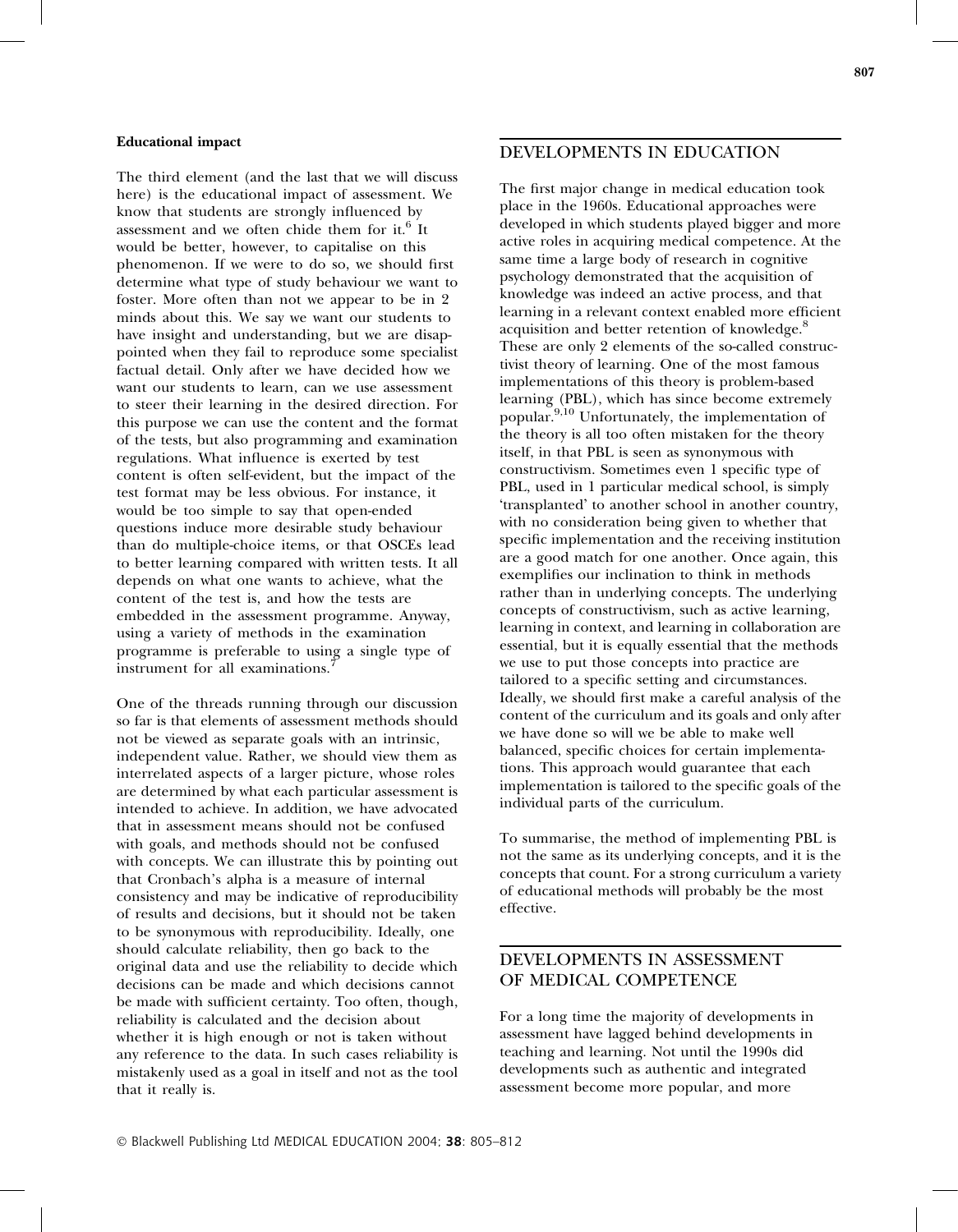attention was paid to student involvement in assessment.<sup>11</sup> These developments too have their basis in what we currently know about knowledge acquisition and knowledge application.

#### From trait-based to role-based theories

Today, it has become clearer that the traditional model of medical expertise as a combination of separate and generic constructs is no longer tenable. The most popular model used 'knowledge', 'skills', ʻproblem-solving skills' and ʻattitudes'. However, these features turned out to be not generic and not as independent as was assumed initially. Repeatedly, it was found that there was more variation within an instrument (from 1 case to another, from 1 OSCE station to another) than there was between different instruments.<sup>12</sup> The correlation between a written test of skills (knowledge) and an OSCE station on the same skill may be higher than that between 2 OSCE stations on different skills.<sup>13</sup> It was also shown that it is not the method but the content that is important in determining what competence is being measured.<sup>14,15</sup> For example, a multiple-choice question linked to a case description which asks for a decision may provide a better assessment of clinical reasoning than a context-free, open-ended question that does not ask for a decision.<sup>16</sup> Perhaps concluding that there are no generic traits is overstating the case. However, it has by now become quite obvious that thinking in such generic, latent attributes has not been very successful in the development of assessment, not least because trait-orientated thinking has often culminated in a '1 instrument for 1 trait' approach. Such an approach meant that for each trait a separate instrument had to be developed, which had to be one that was superior to all other instruments. It is superfluous to say that such an instrument has never been found.

Modern developments have abandoned this type of thinking. They are founded on more integrative concepts, in which the prominent features are not traits but roles or competences. The key element in this line of thinking is that for the successful completion of a certain task or role, different aspects of medical competence have to come together, and have to be integrated. Miller's pyramid marks the beginning of this thinking.17 The various layers are defined not as traits but as verbs or actions ('knows', 'knows how', 'shows how' and 'does') which are observable and can be judged and thus used for assessment. Current approaches go slightly further in that they define medical competence as the ability to assume a combination of well defined roles. A

popular subdivision defines these roles as: provider of direct patient care, worker in the health care system, scientist, educator and a person.<sup>18</sup> In modern assessment programmes various instruments are used to obtain evidence about a student's competence in each of those roles. So the '1 instrument for 1 trait' approach has now become a 'multi-instrument for multiple roles' approach.

#### Authenticity in relation to validity

Another factor in current assessment approaches is high authenticity. Authenticity is often confused with validity, but they are different. The purpose of high authenticity has its roots in the notion of context specificity or encoding specificity of knowledge acquisition and application. This refers to the finding that people are better at reproducing and applying knowledge and skills if the context in which they have to do so resembles the context in which the knowledge and skills were first learned.<sup>19</sup> In this sense, the concept of authentic assessment is inseparably linked to constructivist learning theory.

We cannot stress enough that validity and authenticity are not interchangeable. There are many examples of more authentic methods (such as patient management problems) being less valid for their purpose (e.g. problem solving) than less authentic methods (such as extended matching questions or key feature problems).<sup>20</sup>

Integration and authenticity of assessment are not goals in themselves but ways to ensure optimal congruence between assessment on the one hand and educational goals and the demands of future practice on the other.

#### Involving students in their assessment

Congruence between assessment and education is also an important reason for student involvement in assessment, such as peer and self-assessment. If education is student-centred and requires students to take an active role, it would be strange if assessment were to remain the exclusive domain of the teachers. Moreover, many curricula expect their graduates to continue to assess their own learning needs after graduation, as a prerequisite for lifelong learning. The least these curricula should do is to provide their students with the opportunity to gain experience with self-assessment during their training. Finally, there is a validity argument in favour of self- and peer assessment, in that students are often better able to assess their peers on certain aspects than are the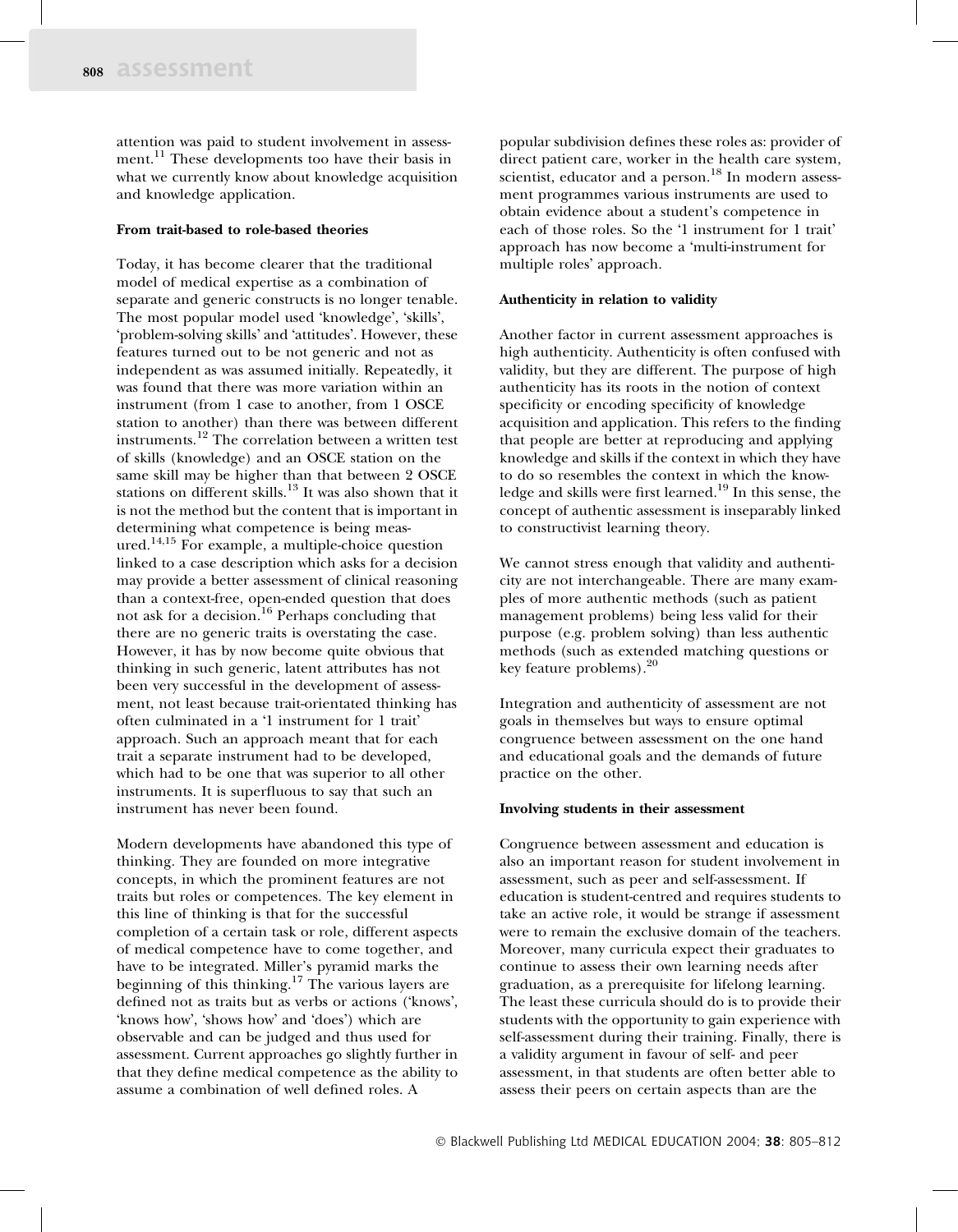teachers. For instance, unlike the teachers, the students have first hand experience of how well the students in their group collaborated on a certain project.

#### Lessons and warnings

All these new theories and concepts have led to the development of new instruments, such as portfolio assessment. The expectations of this instrument are high, but we feel that some words of warning may be in order. As so often before, we are at risk of confusing means and ends. We should remind ourselves that integration, authenticity and student involvement are not goals in themselves, but ways to achieve better congruence between assessment and education (and, we hope, practice demands). Another familiar risk is that we will once again start to think in terms of methods (the portfolio as the holy grail) rather than in terms of underlying concepts. When this happens, the danger looms that we will be attempting to prove that the portfolio is the single superior instrument that will bring the definitive solution to all our assessment problems. We should steer well clear of this trap. The really important issues concern the content of the portfolio, how we ensure that portfolio assessment is fair and honest (or reproducible and valid), and how the portfolio is embedded in the existing assessment programme. Simply using a portfolio without carefully addressing these issues will not lead to better assessment.

## DEVELOPMENTS IN PERFORMANCE ASSESSMENT

Apart from developments in assessment of medical competence there is increasing interest in assessment of performance. The former can be defined as what doctors are able to demonstrate in staged and obtrusive conditions, the latter as what doctors do on a day-to-day basis in unobtrusive situations.<sup>21</sup>

#### From trait-based to role-based theories

In setting up assessment of performance we run the risk of making similar mistakes to those seen in competence assessment. For instance, goals might be set in the form of traits, such as communication skills, collaboration skills, scholarship, etc. $22$  It is encouraging that there are many examples of developments where great care is taken to avoid such mistakes, such as in CANMEDS  $2000^{23}$  and in the UK General Medical Council's Good Medical Practice.<sup>24</sup>

A trait-orientated approach to performance assessment would also expose us to the risk of succumbing to the temptations of '1 instrument for 1 trait' assessment with attempts to develop the single instrument that will outperform all other instruments for performance measurement. Already video assessment, assessment by incognito simulated patients and by interviews have on occasion been hailed as such.

This is slightly puzzling, as we have known for some time now from research into assessment of competence that such traits are not separate and generic entities and that such a trait-orientated approach has been tried and found unsuccessful in the past. In order to avoid the pitfall of trait orientation, we would advocate that, like competence, performance should be defined in terms of roles. For the assessment of performance, information or evidence should be collected for each role by means of a variety of instruments. The roles can be similar to those used in competence assessment.

#### Objectivity and subjectivity versus reliability and unreliability

Assessment programmes that focus on these roles can never be solely based on the use of so-called objective or highly structured instruments. Not only will a variety of instruments be necessary to see the whole picture, but some of the instruments will yield more subjective data than others. $22$  There is a widespread misconception about the relationship between subjectivity and reliability. It is often believed that subjective measures are inevitably unreliable, and that objective measures are reliable by definition. This is not true.<sup>25</sup> Objective measures can be unreliable and subjective measures can yield reproducible results. Suppose that we compose 10 pieces of music ourselves and that we select 10 pieces of music by Mozart. We then submit them to a panel of 10 experts who will judge the musical artistry of all 20 pieces. Finally, we ask the experts to award a prize for the best composer. In all likelihood the panel will give the prize to Mozart (probably unanimously). The outcomes of this test would be unaffected by a different selection from both our own and Mozart's music, or by a different panel of experts. The decision is generalisable to all sources of variance (and, nevertheless, highly subjective). Essential in this matter is that careful sampling has taken place, in the form of samples of our music, of Mozart's music and of panellists. In such a situation the underlying concept of reproducibility is applied and it leads to reproducible outcomes.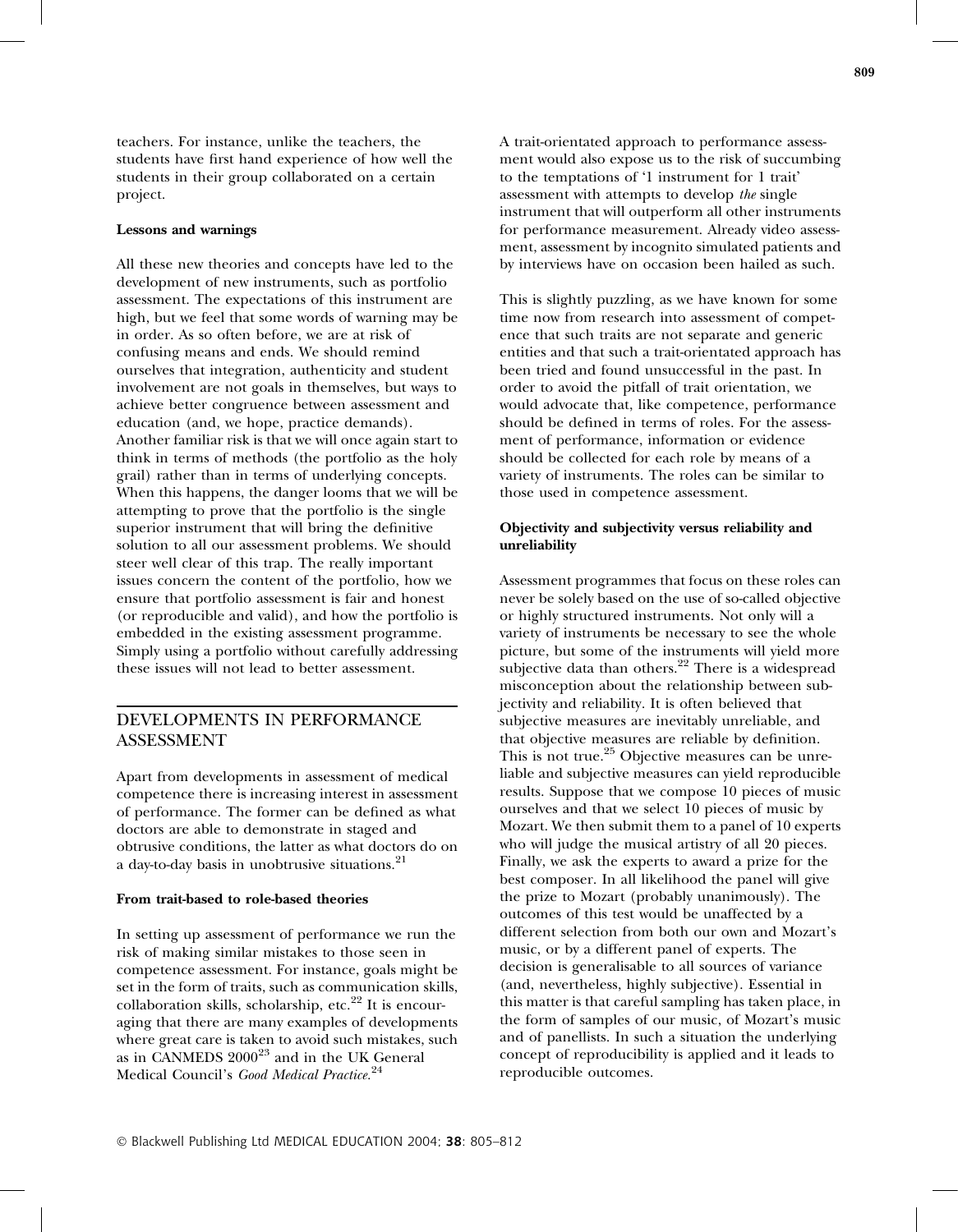#### Planning of assessment: assessment as an educational design problem

If we apply these notions to performance assessment we have to consider sources of variance, such as methods, judges, domains, tasks, patients, contexts, timeframes, authenticity levels, educational consequences, etc. When so many elements have to be taken into account, it is wise to first devise a plan of action, preferably a document setting out the purposes of the assessment, the goals, which methods will be used and why, how sampling will take place, which quality control mechanisms are in place and how the results of various measurements will be combined.22 Such a programme would recognise that assessment is an issue of instructional or educational design rather than a mere measurement problem. It would also recognise that there is no 1 single instrument that can provide the whole picture, but that a combination of instruments is needed. In addition, it acknowledges that good psychometric characteristics do not come from overstructuring and overemphasising 1 instrument, but from a carefully composed combination of methods. Finally, such a programme would ensure the best possible connection between assessment, education and practice.

## DEVELOPMENTS IN RESEARCH IN ASSESSMENT

It appears as if thinking in assessment research has not yet caught up with the thinking about assessment methods. We often see that more traditional methodologies, which were perfect for more traditional assessment methods, are now being used for more modern assessment methods. One might wonder, for example, whether we should really investigate the reproducibility of portfolio assessment using, for instance, a standard  $(P \times I)$  generalisability analysis. In addition, most research is mainly aimed at construct validity and reliability from a quantitative angle. This is not wrong in itself. What is unfortunate, however, is that far less research is theory building, focuses on direct validity, on educational impact, or uses a more qualitative angle. Especially lacking is research into assessment programmes. Studies (including some research into portfolios) are too often still aimed at single instruments, trying to prove a particular instrument to be a holy grail. Sometimes methodologies of questionable suitability for the purpose are used, such as a randomised controlled trial for a comparison between curricula. $2^6$  In our opinion, it is

important not to think in terms of methods but in terms of concepts or research questions when setting up assessment research. This means that in designing a study one should not start from the methodology ('Let's do a randomised controlled trial'), but from the research questions (Does active learning lead to better retention of knowledge than passive learning?').

Thinking in terms of underlying concepts has – in our opinion – some implications for medical educational research. A first implication is that higher statistical power is not by definition better. For some research questions a series of small replications may be preferable, especially if these replications can be performed in different centres with comparable contexts or even with different contexts. In the medical education community there is a sufficiently open attitude towards collaboration – both on national and international levels – to make such studies possible. These studies would also ensure that the results are useful in a framework broader than the individual context of the authors. Too often studies are performed comparing a psychometric parameter of local instrument X to that of local instrument Y. Such a study is often only locally relevant. A second implication concerns the use and application of measurement instruments. The choice and construction of the instruments must be based on the specific research question. Too often, though, the development of the instrument is the tail that wags the dog, and not enough care of its development and validation is taken. Simply transplanting an instrument that has proven validity within another context to one's own study is not advisable. Issues such as local usefulness, validity, production and quality control have to be addressed. Therefore, not only should samples of the instrument be provided, but also the question why this particular instrument is the best method for this particular study in this particular context must be answered. A final implication is that we should not be afraid to develop our own methodologies, if they are defensible, effective and fit the concepts of our research questions.

In summary, we want to advocate the following approaches for future research agenda:

- thinking in terms of research questions rather than in terms of methodologies;
- embedding the research topics in the existing literature and then deciding exactly what research question to formulate;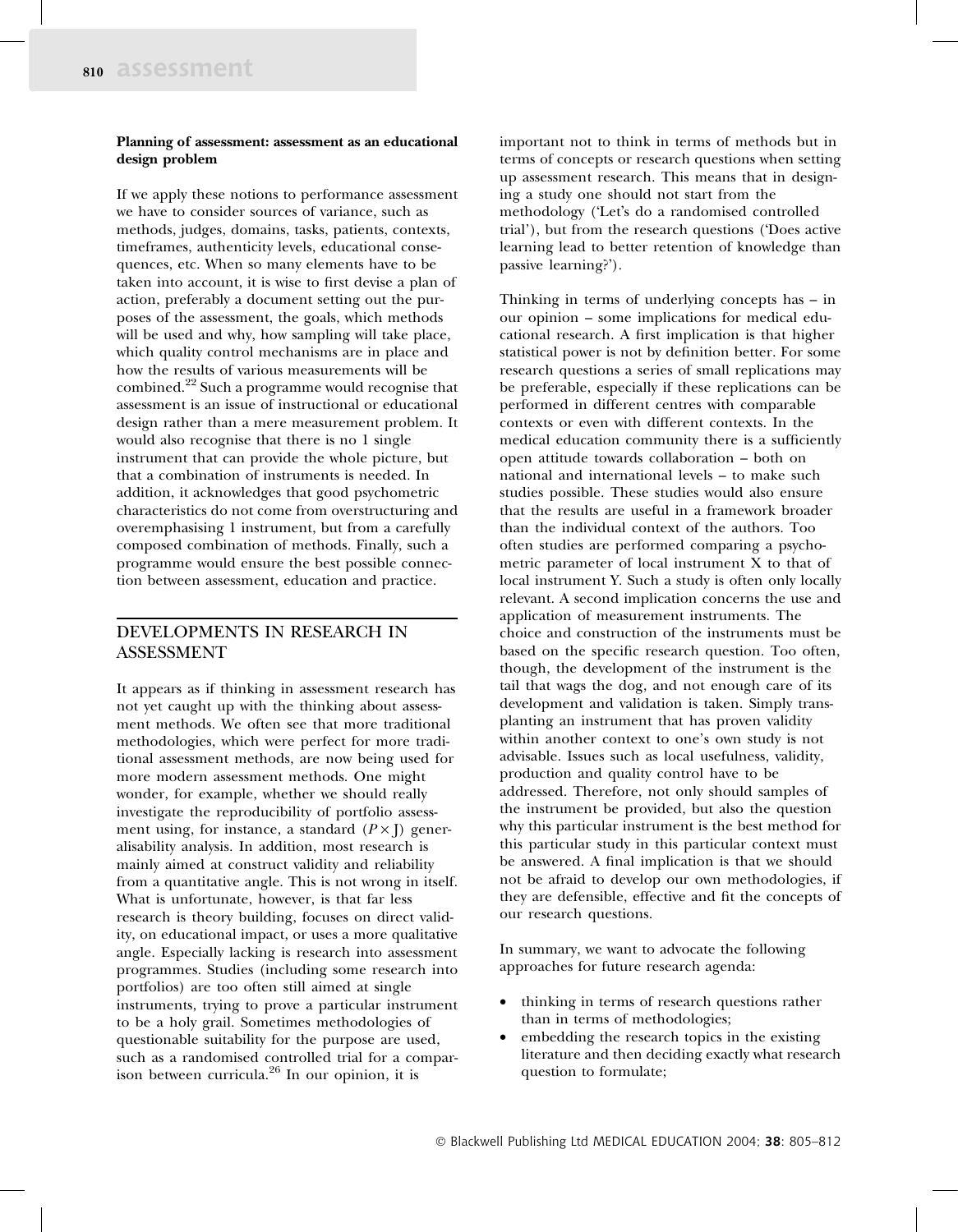- conducting studies to explore the value or utility of assessment programmes rather than the value or utility of individual instruments, and
- accepting that a single study is never going to provide the definitive answer to a big question, and that for this a collation of results from various – perhaps smaller – studies will be needed.

## **CONCLUSION**

In all developments in education, assessment and research there is a tendency to sometimes lose track of the general concepts or the bigger picture. Successful methods are often promoted to the status of holy grails that will resolve all our problems. Such an approach, however, is not very helpful in the advance of education, assessment and research. Therefore, we want to summarise our observations in some caveats. A method is only a realisation of an underlying concept and it is the concept that is important. The method is not synonymous with the concept; there are often various ways to implement a concept. Rather than adopting a method that has been successful in a certain situation, one should adopt its underlying concepts and translate them to fit the unique demands of the local situation.

In addition, a single method will never solve the whole problem, not in education, nor assessment, nor research. On the contrary, strength will come from a carefully balanced combination of methods involving educational programmes, assessment programmes and research programmes.

## **CONTRIBUTORS**

LWTS wrote the first draft of this paper. CPMvdV commented. The final version is the result of agreement between both authors.

### ACKNOWLEDGEMENT

The content of this paper is a summary of a keynote address presented at the 2003 Association for the Study of Medical Education Conference on Medical Education, Edinburgh.

## FUNDING

None.

## ETHICAL APPROVAL

Ethical approval was not required for this study.

#### **REFERENCES**

- 1 Van der Vleuten CPM. The assessment of professional competence: developments, research and practical implications. Adv Health Sci Educ 1996;1 (1):41–67.
- 2 Cronbach LJ. What price simplicity? Educational Measurement: Issues Pract 1983;2 (2):11-2.
- 3 Ebel RL. The practical validation of tests of ability. Educational Measurement: Issues Pract 1983;2 (2):7–10.
- 4 Flanagan JC. A rational rationale. Educational Measurement: Issues Pract 1983;2 (2):12.
- 5 Gardner EF. Intrinsic rational validity: necessary but not sufficient. Educational Measurement: Issues Pract 1983;2 (2):13.
- 6 Frederiksen N. The real test bias: influences of testing on teaching and learning. Am Psychol 1984;39 (3):193– 202.
- 7 Van der Vleuten CPM, Scherpbier AJJA, Dolmans DHJM, Schuwirth LWT, Verwijnen GM, Wolfhagen HAP. Clerkship assessment assessed. Med Teacher 2000;22 (6):592–600.
- 8 Schmidt HG. Foundations of problem-based learning: some explanatory notes. Med Educ 1993;27 (5):422–32.
- 9 Albanese MA, Mitchell S. Problem-based learning: a review of literature on its outcomes and implementation issues. Acad Med 1993;68 (1):52–81.
- 10 Vernon DT, Blake RL. Does problem-based learning work? A meta-analysis of evaluative research. Acad Med 1993;68 (7):550–63.
- 11 Boud D. Assessment and the promotion of academic values. Studies Higher Educ 1990;15 (1):101-11.
- 12 Wass V, Van der Vleuten C, Shatzer J, Jones R. Assessment of clinical competence. Lancet 2001;357:945–9.
- 13 Van der Vleuten CPM, Van Luyk SJ, Beckers HJM. A written test as an alternative to performance testing. Med Educ 1988;22:97–107.
- 14 Ward WC. A comparison of free-response and multiple-choice forms of verbal aptitude tests. Appl Psychol Measurement 1982;6 (1):1–11.
- 15 Norman GR, Smith EKM, Powles AC, Rooney PJ, Henry NL, Dodd PE. Factors underlying performance on written tests of knowledge. Med Educ 1987;21:297–304.
- 16 Schuwirth LWT, Verheggen MM, Van der Vleuten CPM, Boshuizen HPA, Dinant GJ. Validation of short case-based testing using a cognitive psychological methodology. Med Educ 2000;35:348–56.
- 17 Miller GE. The assessment of clinical skills⁄ competence/performance. Acad Med 1990;65 (9):63-7.
- 18 Hays R, Davies H, Beard J et al. Selecting performance assessment methods. Med Educ 2002;36:910–7.
- 19 Regehr G, Norman GR. Issues in cognitive psychology: implications for professional education. Acad Med 1996;71 (9):988–1001.